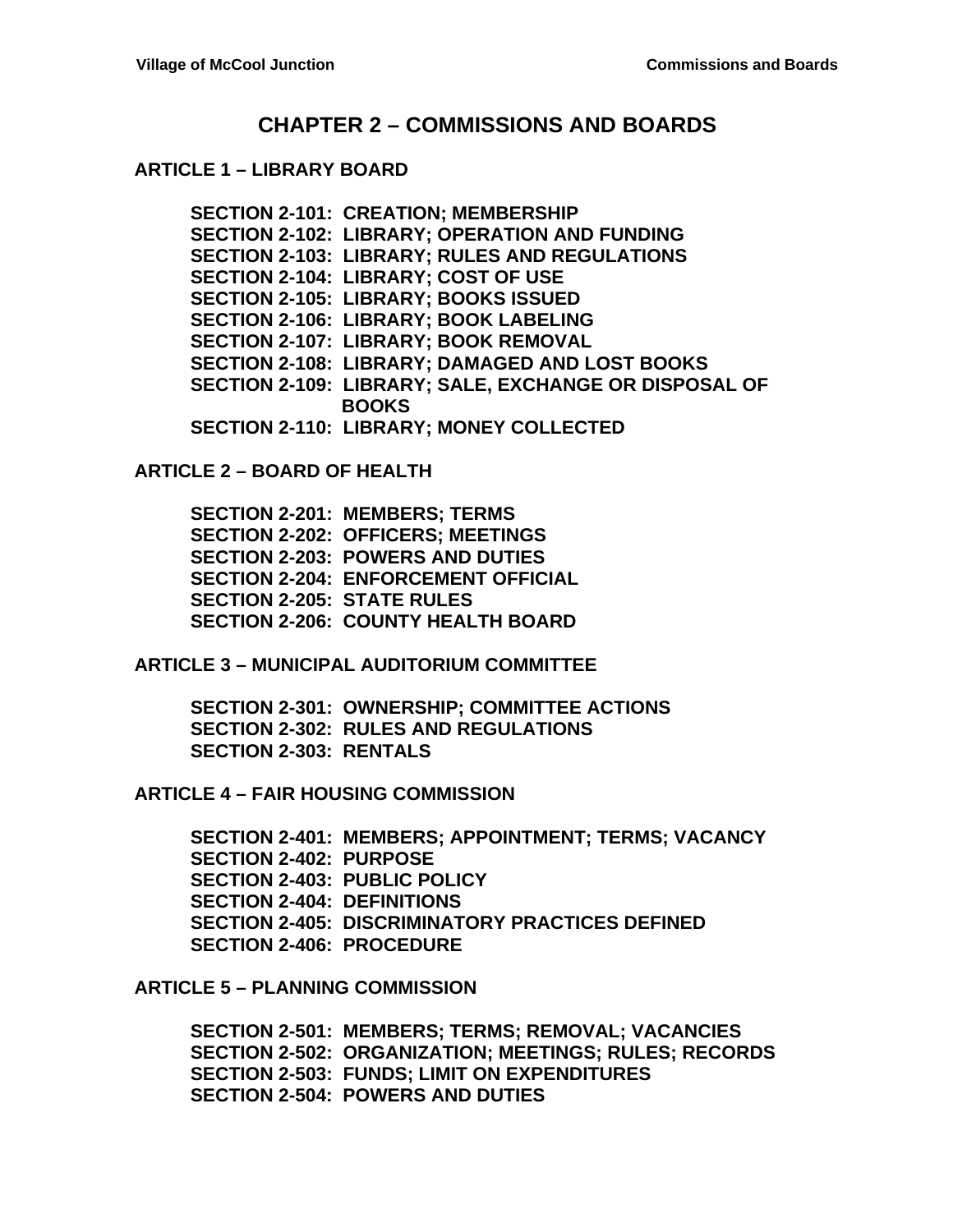## **ARTICLE 6 – BOARD OF ADJUSTMENT**

**SECTION 2-601: MEMBERS SECTION 2-602: VACANCY SECTION 2-603: OFFICERS; MEETINGS SECTION 2-604: RECORDS; RULES**

#### **ARTICLE 7 – PENAL PROVISION**

**SECTION 2-701: VIOLATION; PENALTY**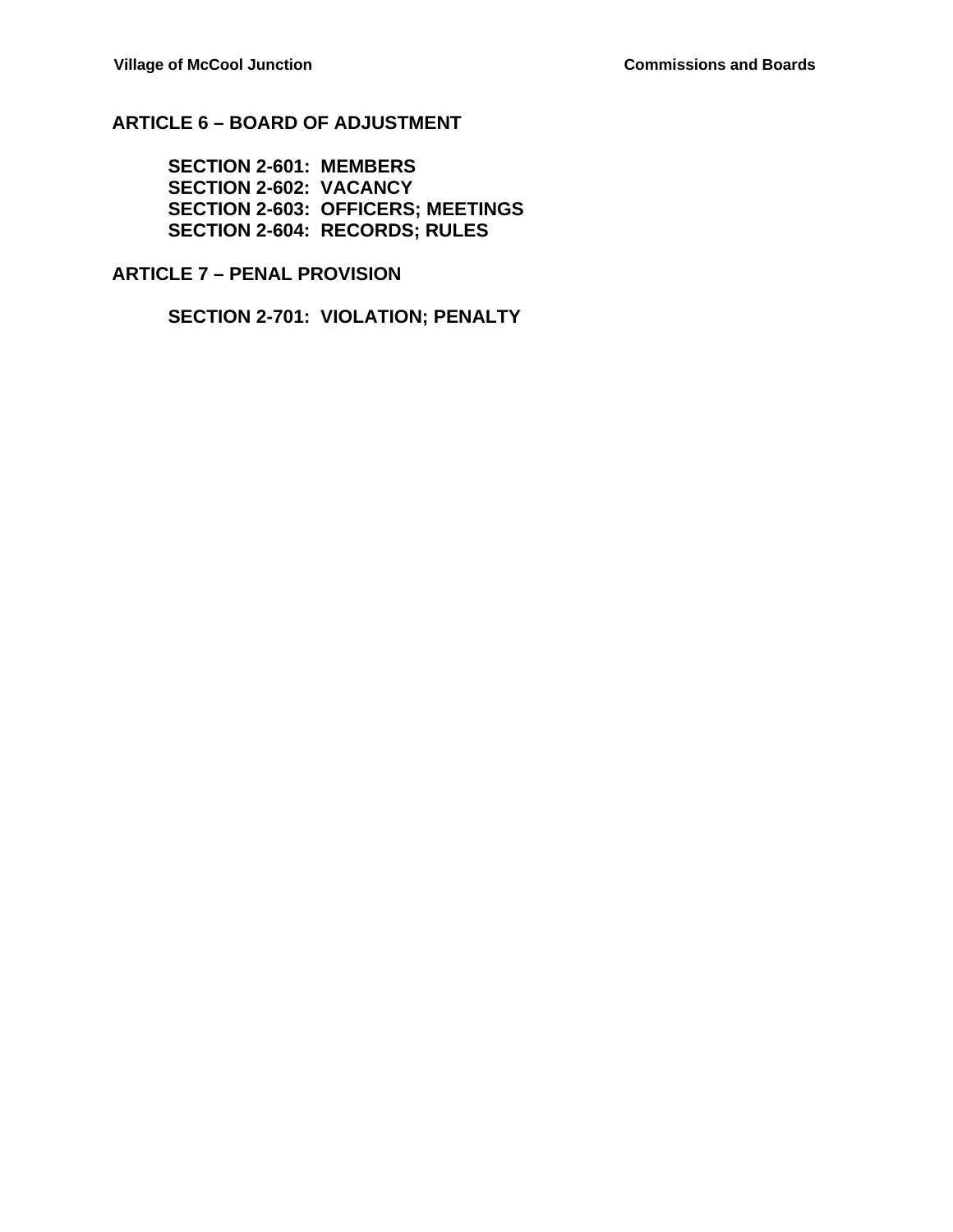# **CHAPTER 2 – COMMISSIONS AND BOARDS**

## **Article 1 – Library Board**

### **SECTION 2-101: CREATION; MEMBERSHIP**

 A. A Library Board is hereby created within the village pursuant to Neb. Rev. Stat. §51-201, et seq, and shall have control and management of the public library.

- 1*. Terms.* Each member of the Library Board shall serve a term of four years from July of his or her year of appointment until July four years subsequent to appointment.
- 2. *Vacancies*. In the case of vacancy for any reason, the Village Board of Trustees shall fill such vacancy for the unexpired term.
- 3. *Compensation*. No member of the Library Board shall receive any pay or compensation for any services rendered as such member.
- B. Organization
	- 1. *Officers*. Following their appointment, members of the Library Board shall, at their first meeting in July of each year, organize by electing from their number a president, vice-president, secretary and such other officers as may be necessary.
	- 2. *Quorum*. Three board members shall constitute a quorum; provided, any motion, resolution or order passed by the board, in order to be valid, shall require the assent of three board members. For purposes of voting, the president shall vote only where his or her vote would be decisive, e.g., in the event of a tie or where the president constitutes the third member present.
	- 3. *Rules and Regulations*. The directors of the Library Board shall have the power to adopt such bylaws, rules and regulations for their guidance and for the government of the library as they may deem expedient, subject to the supervision and control of the Board of Trustees and not inconsistent with this chapter or state statutes.
- C. General Powers
	- 1. *Library Building*. The Library Board shall have the power to erect, lease, or occupy an appropriate building or a portion of a building for use of the library.
	- 2. *Librarian*. The Library Board shall appoint a suitable librarian and assis-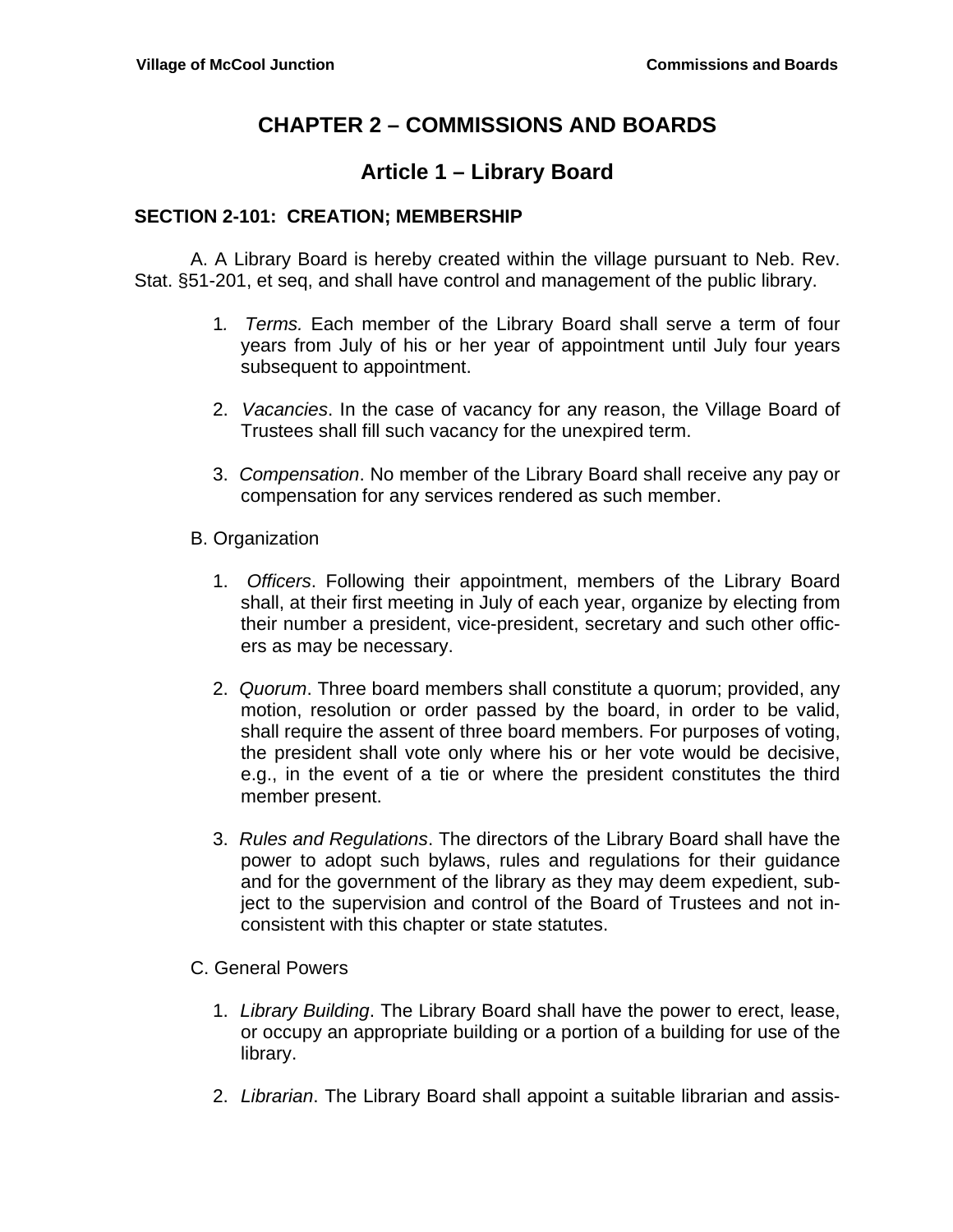tants, fix their compensation, if any, and remove any such appointees at its pleasure.

3. *Regulations, Rules, Etc*. The Library Board shall have the power to (a) establish the regulations for the government of the library and (b) fix and impose penalties, fines and forfeitures for injury to library grounds, rooms, books and other property; for failure to return any book; and for violation of any bylaw or regulations; and shall have such other powers as may be necessary for the establishment and maintenance of a public library and reading room.

 D. The Library Board shall, on or before the second Monday in June each year, make a report to the chairman and Board of Trustees of the condition of its trust on the first day of June each year, showing all moneys received and expended, the number of books or periodicals on hand, newspapers and current literature subscribed for or donated to the reading room department; the number of books or periodicals purchased or acquired by gift during the year; the number of lost or missing items; the number of visitors attending; the number and character of books loaned or issued; along with such statistics, information and suggestions as may be deemed of general interest which the Board of Trustees may require. Such report shall be verified by the affidavit of the proper officers of the board. The Library Board shall make such other reports from time to time as the Board of Trustees shall request or require.

### **SECTION 2-102: LIBRARY; OPERATION AND FUNDING**

The village owns and manages the library through the Library Board. The Village Board, for the purpose of defraying the cost of the management, purchases, improvements and maintenance of the library, may each year levy a tax not exceeding the maximum limit prescribed by state law on the actual valuation of all real estate and personal property within the village that is subject to taxation. The revenue from the said tax shall be known as the library fund and shall include all gifts, grants, deeds of conveyance, bequests or other valuable income-producing personal property and real estate from any source for the purpose of endowing the library. The library fund shall at all times be in the custody of the village treasurer. The Library Board shall have the power and authority to appoint the librarian and to hire such other employees as it may deem necessary and may pass such other rules and regulations for the operation of the library as may be proper for its efficient operation; however, the Village Board shall approve any personnel administrative or compensation policy or procedure before implementation of such policy or procedure by the Library Board. All actions by the Library Board shall be under the supervision and control of the Village Board. (Neb. Rev. Stat. §51-201, 51-202, 51-211)

## **SECTION 2-103: LIBRARY; RULES AND REGULATIONS**

The Library Board shall establish rules and regulations for the governing of the library and for the preservation and efficient management thereof. It shall fix and impose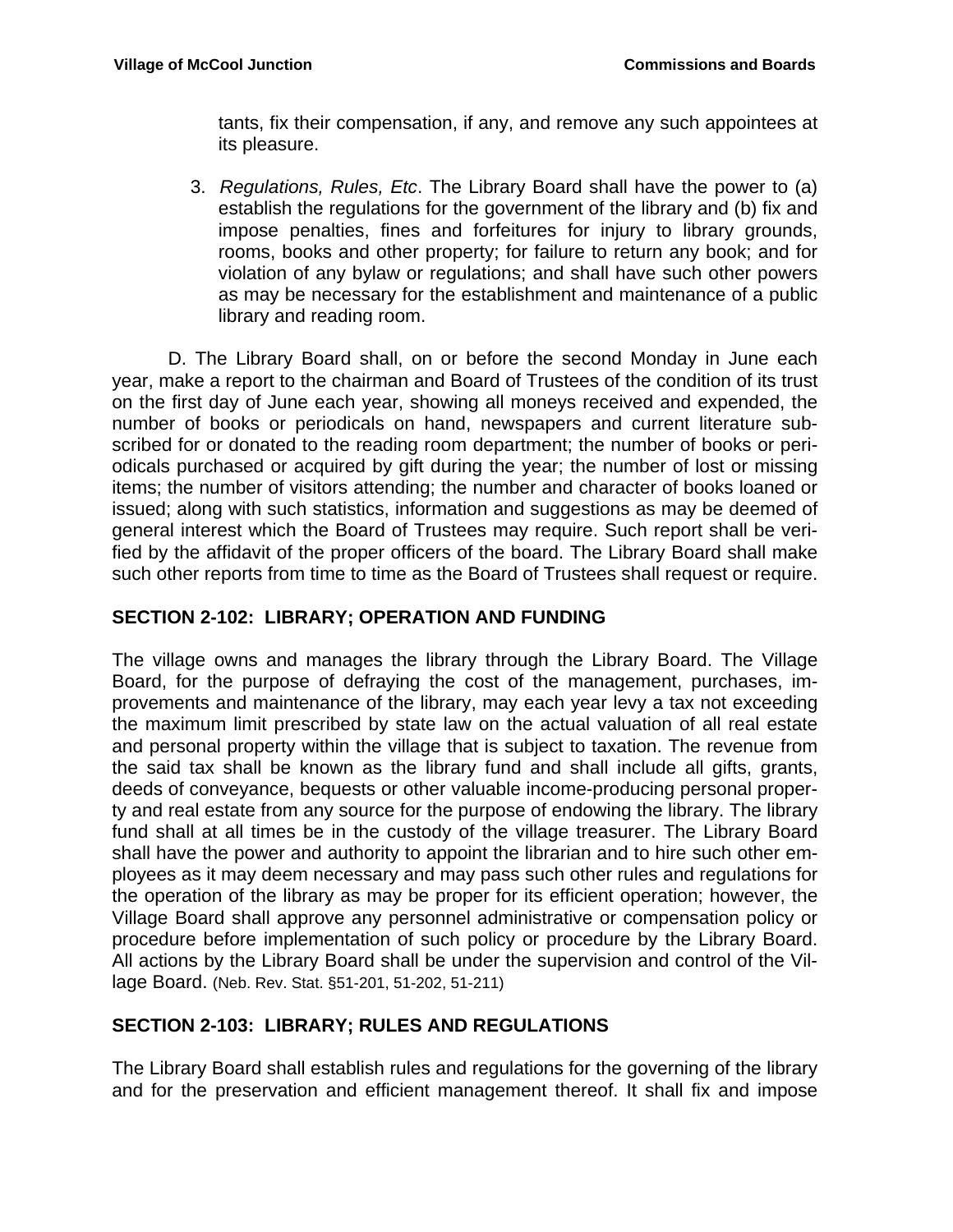penalties and forfeitures for injury to the library grounds, rooms, books or other property or for failure to return a book. All fees, penalties, and forfeitures may be collected in civil action in the event of failure, neglect or refusal to pay the said assessments. (Neb. Rev. Stat. §51-205, 51-214)

### **SECTION 2-104: LIBRARY; COST OF USE**

Use of the library shall be free for the inhabitants of the village. No service shall be denied to any person because of race, sex, religion, age, color, national origin, ancestry, physical handicap, or marital status. The librarian may exclude from the use of the library and reading rooms any person who shall willfully violate or refuse to comply with the rules and regulations established for the government thereof. (Neb. Rev. Stat. §51-201, 51-211, 51-212)

### **SECTION 2-105: LIBRARY; BOOKS ISSUED**

The librarian shall keep or cause to be kept a register of all books issued and returned at the time of issuance and return. None of the books shall be loaned out for more than 14 days without being renewed. No book may be renewed more than two consecutive times without the special permission of the librarian or an authorized employee of the library. (Neb. Rev. Stat. §51-211)

### **SECTION 2-106: LIBRARY; BOOK LABELING**

It shall be the duty of the librarian to label or cause to be labeled with a printed or stamped label proof of municipal ownership on each book and also to label or stamp the said proof on the 30th page of each volume. (Neb. Rev. Stat. §51-211)

#### **SECTION 2-107: LIBRARY; BOOK REMOVAL**

It shall be unlawful for any person not authorized by the regulations made by the Library Board to take a book from the library without the consent of the librarian or an authorized employee of the library. Any person removing a book from the library without properly checking it out shall be deemed to be guilty of a misdemeanor. (Neb. Rev. Stat. §51-211)

#### **SECTION 2-108: LIBRARY; DAMAGED AND LOST BOOKS**

Any person who injures or fails to return any book taken from the library shall forfeit and pay to the library not less than the value of the book, in addition to any replacement costs and penalty which the Library Board may assess. (Neb. Rev. Stat. §51-211)

#### **SECTION 2-109: LIBRARY; SALE, EXCHANGE OR DISPOSAL OF BOOKS**

The Library Board may authorize the sale, exchange or disposal of any surplus, damaged, defective, obsolete or duplicate books in the library. Records shall be kept of any such books. (Neb. Rev. Stat. §51-207)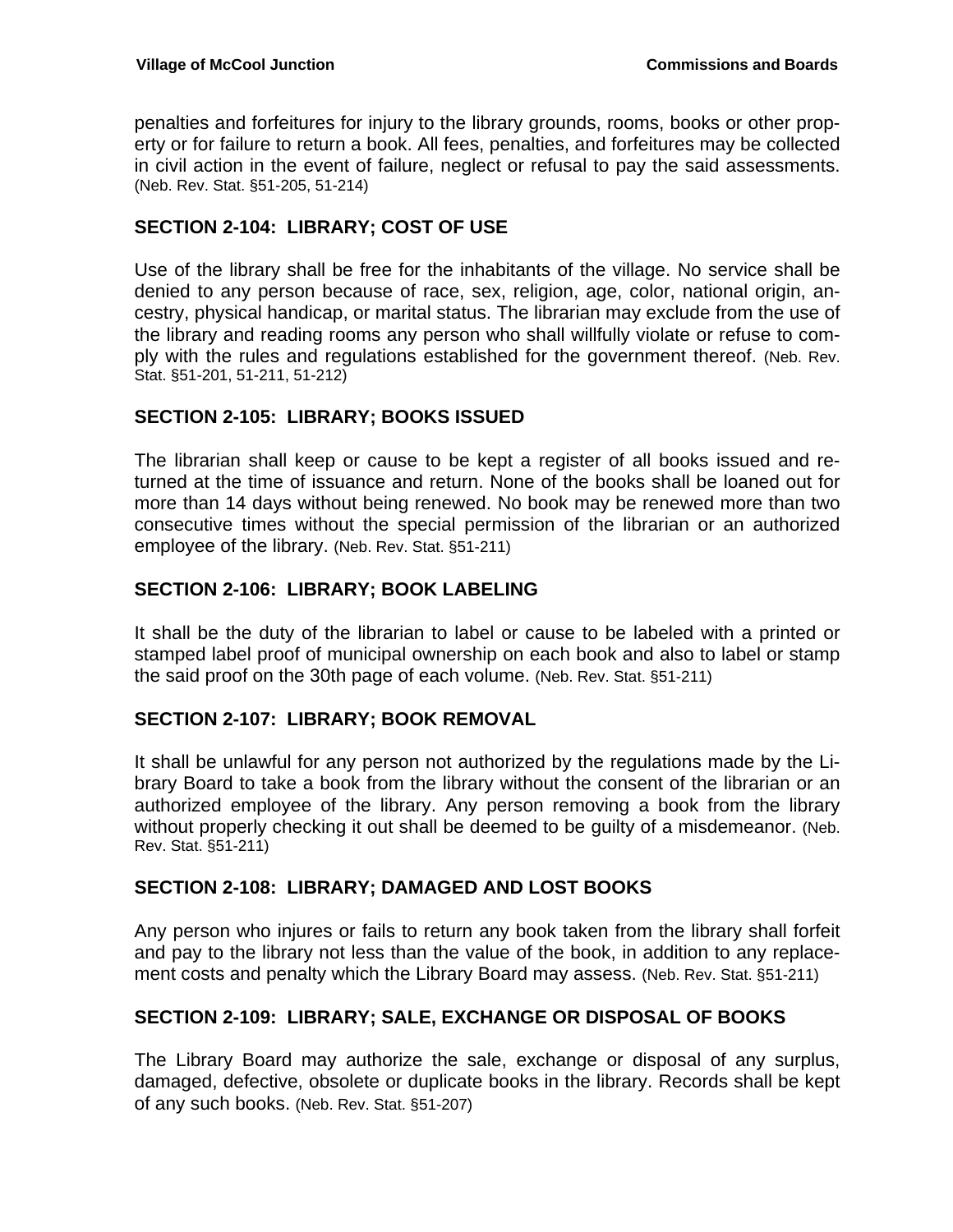## **SECTION 2-110: LIBRARY; MONEY COLLECTED**

Any money collected by the library shall be turned over monthly by the librarian to the village treasurer along with a report of the sources of the revenue. (Neb. Rev. Stat. §51- 209)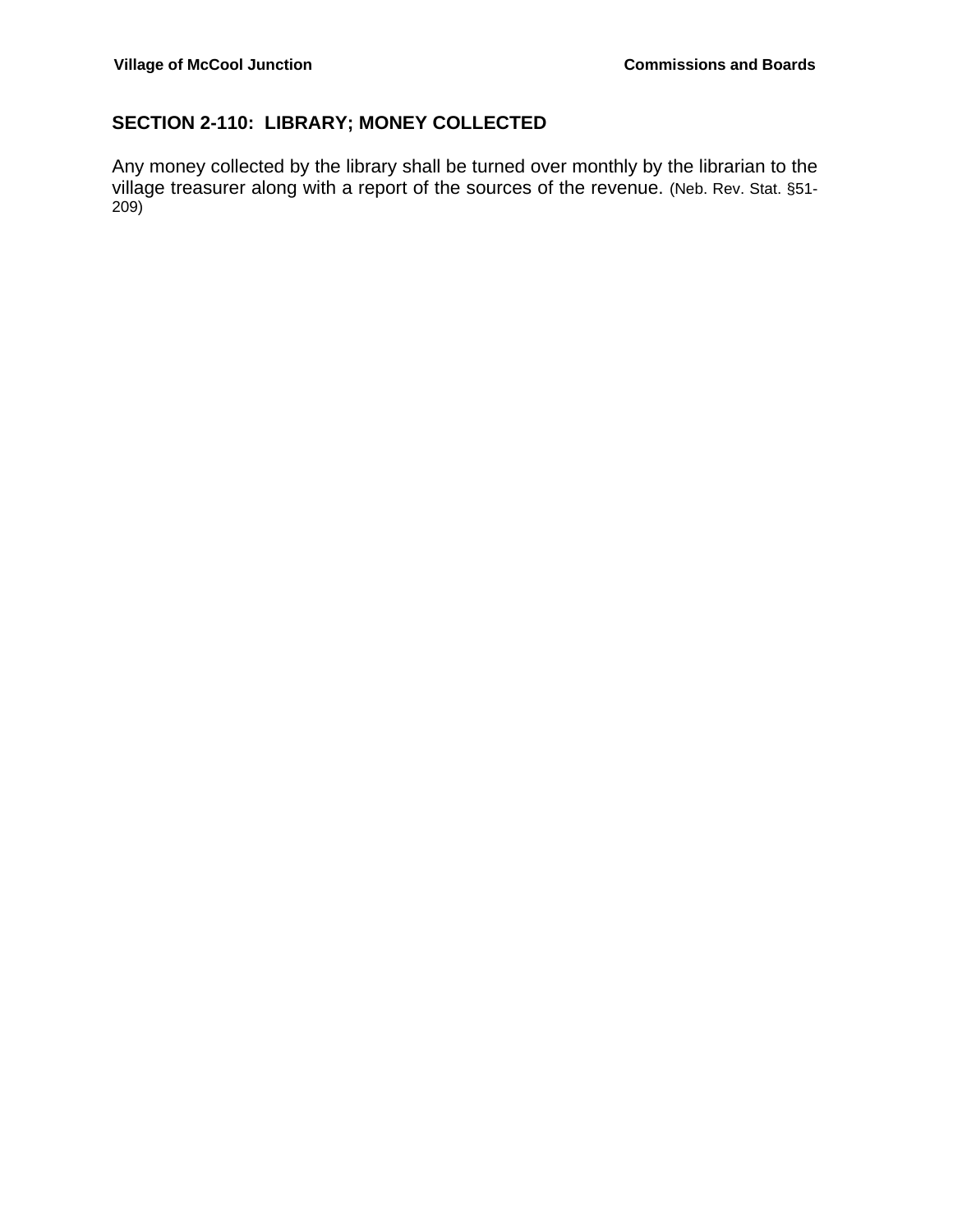## **Article 2 – Board of Health**

### **SECTION 2-201: MEMBERS; TERMS**

The Village Board shall appoint the Board of Health, which shall consist of three members who are residents of the village. The members shall include the village chairman, who shall serve as chairman of the Board of Health; the county sheriff, who shall be the secretary and quarantine officer; and one other member. The third member shall be a physician when a physician is residing permanently in the village. The members of the board shall serve one-year terms of office, unless reappointed, and shall reorganize at the first meeting in June of each year. The board shall be funded by the Village Board from time to time from the general fund. (Neb. Rev. Stat. §17-208)

## **SECTION 2-202: OFFICERS; MEETINGS**

The Board of Health shall meet at such times as the Village Board may designate. A majority of the board shall constitute a quorum for the purpose of doing business. No member of the Board of Health shall hold more than one Board of Health position. It shall be the duty of the secretary to keep the full and correct minutes and records of all meetings and to file the same with the village clerk, where they shall be available for public inspection during office hours. Special meetings may be held upon the call of the chairman or any two board members. (Neb. Rev. Stat. §17-208)

#### **SECTION 2-203: POWERS AND DUTIES**

It shall be the duty of the Board of Health to enact rules and regulations which shall have the full force and effect of the law to safeguard the health of the residents of the village. The board shall enforce the rules and regulations and provide fines and punishments for any violations thereof. It may regulate, suppress and prevent the occurrence of nuisances and shall actively enforce all state statutes and village ordinances relating to matters of sanitation which affect the health and safety of the people. The board shall regularly inspect such premises and businesses as the Village Board may direct. All actions of the board shall be subject to the review and supervision of the Village Board. The Board of Health shall be responsible for making such reports and performing such other duties as the Village Board may designate. (Neb. Rev. Stat. §17- 208)

## **SECTION 2-204: ENFORCEMENT OFFICIAL**

The county sheriff, as the quarantine officer, shall be the chief health officer of the village. It shall be his duty to notify the Village Board and the Board of Health of health nuisances within the village and its zoning jurisdiction. (Neb. Rev. Stat. §17-208)

## **SECTION 2-205: STATE RULES**

The "Rules and Regulations Relating to Public Health," Department of Health of the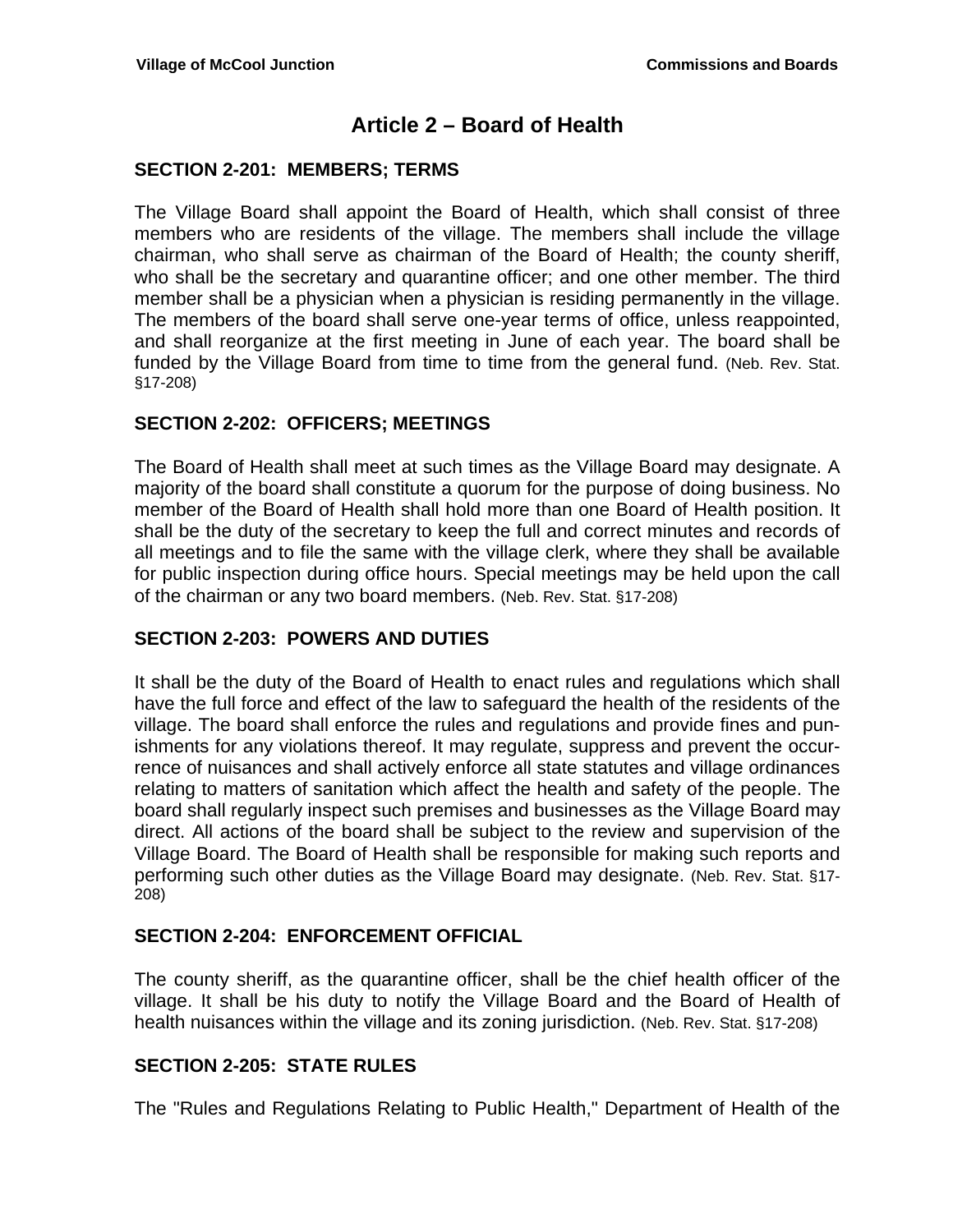State of Nebraska, are hereby incorporated by reference when the same are applicable to the village, in their present form and as they may hereafter be amended. One copy of the said publication is filed at the office of the village clerk and shall be available for public inspection during office hours. (Neb. Rev. Stat. §18-132, 19-902)

#### **SECTION 2-206: COUNTY HEALTH BOARD**

It shall be the duty of the Board of Health to work closely with the County Health Board in protecting the health and welfare of the residents of the village.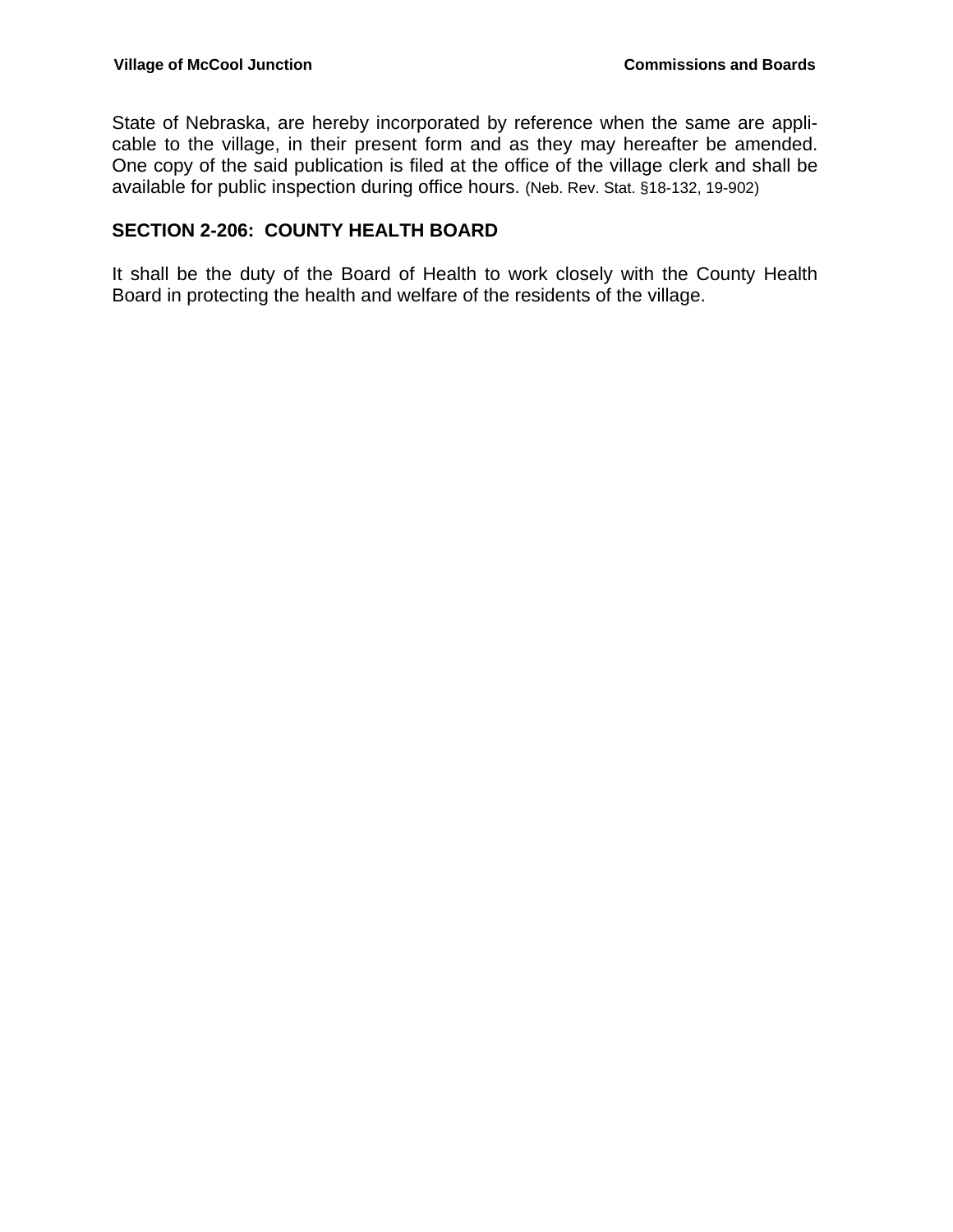## **Article 3 – Municipal Auditorium Committee**

### **SECTION 2-301: OWNERSHIP; COMMITTEE ACTIONS**

A. The village owns and manages the municipal auditorium through the Auditorium Committee. The Village Board, for the purpose of defraying the cost of the management, maintenance, and improvements on the auditorium, may each year levy a tax not exceeding the maximum limit prescribed by state law on the actual valuation of all real estate and personal property within the village that is subject to taxation. The revenue from the said tax shall be known as the auditorium fund and shall include all gifts, grants, deed of conveyance, bequests, or other valuable incomeproducing personal property and real estate from any source for the purpose of endowing the auditorium. The auditorium fund shall at all times be in the custody of the village treasurer.

B. The Auditorium Committee shall have the power to hire and supervise such employees as it may deem necessary. All actions by the committee shall be under the supervision and control of the Village Board. In the event that the board should fail or neglect to appoint an Auditorium Committee, the Village Board shall be the Auditorium Committee ex officio.

(Neb. Rev. Stat. §17-953 thru 17-955)

#### **SECTION 2-302: RULES AND REGULATIONS**

The Auditorium Committee shall have the power and authority to enact bylaws, rules and regulations for the efficient management and protection of the auditorium and the safety of those using the auditorium facilities. It may provide suitable penalties for the violation of such bylaws, rules and regulations, subject to the supervision and review of the Village Board. All damage suffered by the auditorium during any rental shall be assessed against the person or organization responsible for the rental thereof or shall be deducted from the damage deposit which the Auditorium Committee may in its discretion have required prior to the said rental. The committee may require, during any rental, persons deputized as municipal police to insure that the said rules and regulations and the provisions of the municipal code are not violated. The wages of such persons shall be set by the Auditorium Committee and shall be paid prior to the beginning of the rental period. All rental fees, rules and regulations shall be on file for public inspection at the office of the village clerk during office hours. (Neb. Rev. Stat. §17-953)

#### **SECTION 2-303: RENTALS**

The Auditorium Committee may, for the purpose of defraying the expenses involved in maintaining, improving, managing and beautifying the auditorium, make a reasonable rental charge for its use by any person or organization. The committee shall prescribe rules and regulations for such rentals, subject to the review of the Village Board. Rental rates may be structured for classes of persons and organizations in a reasonable manner; provided, nothing herein shall be construed to permit or allow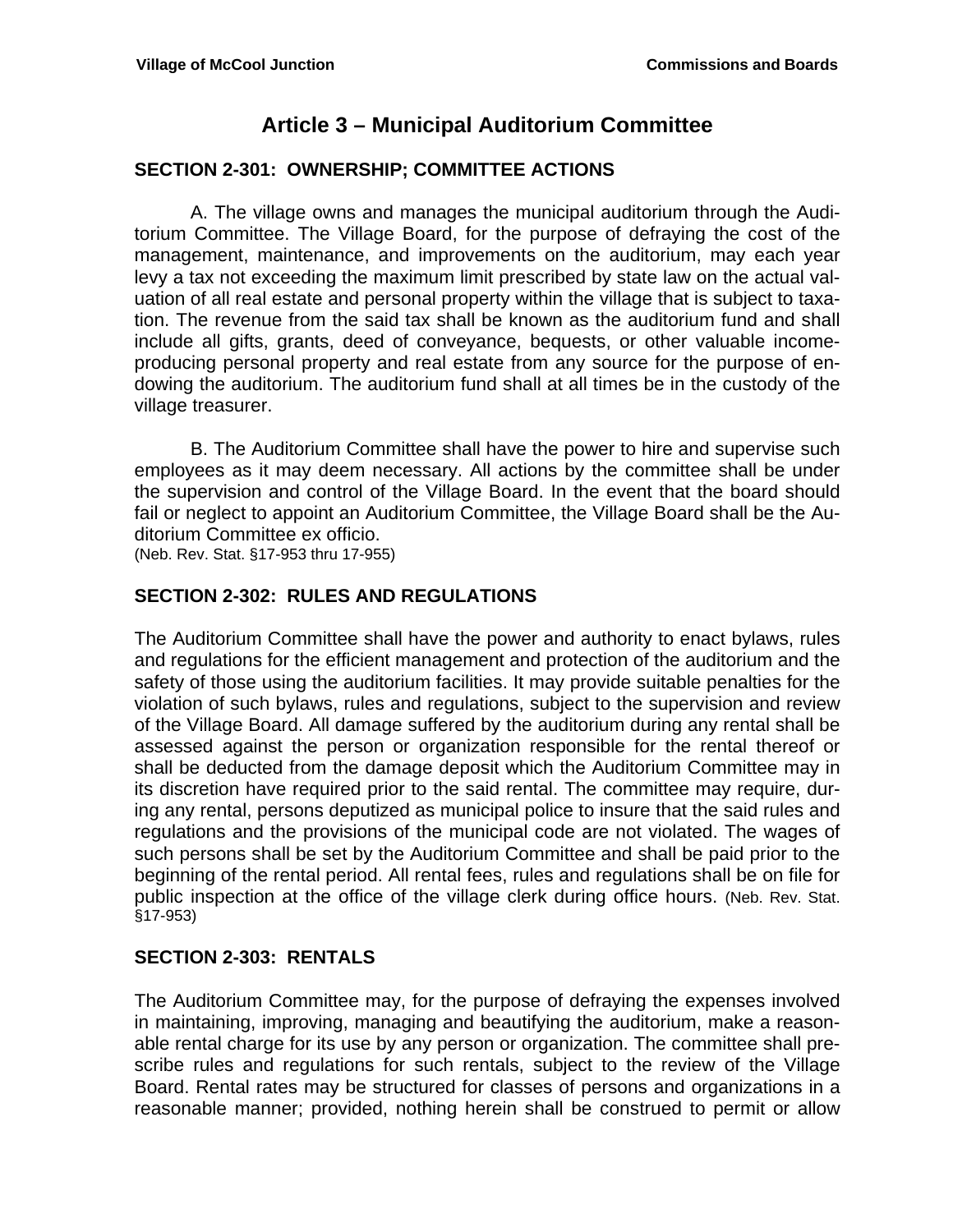discrimination on the basis of race, creed, color, or national origin in the classification of persons and organizations for rental purposes. (Neb. Rev. Stat. §17-953)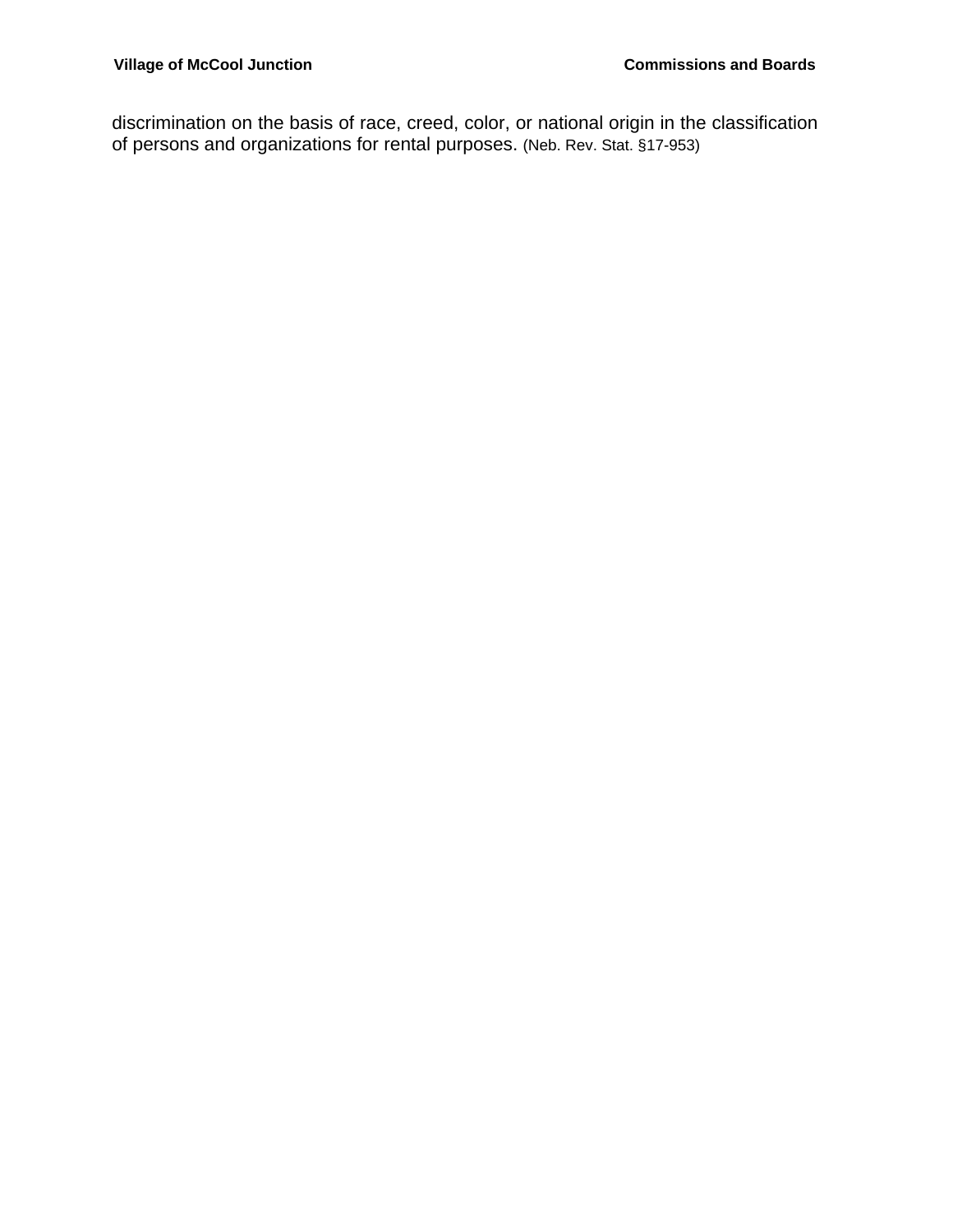## **Article 4 – Fair Housing Commission**

#### **SECTION 2-401: MEMBERS; TERMS; VACANCY**

The Fair Housing Commission shall consist of three members appointed by the chairman with the advice and consent of the Board of Trustees. Appointments shall take into consideration the various racial, religious, cultural and social groups and geographical areas within the village insofar as may be practicable. The term of appointment shall be three years from July 1 of the year in which the appointment is made, except that for the purpose of maintaining an appropriate staggering of terms, the chairman may prescribe a shorter term for any appointment or reappointment. In the event that a vacancy occurs in the membership of the commission by death, resignation or otherwise prior to the normal expiration of the appointee's term, the chairman, with the approval of the Board of Trustees, shall appoint a person to serve out the remainder of the unexpired term. Any member or all members of the commission may be removed from office at any time by the chairman with the approval of the Board of Trustees. No person shall serve on the commission for more than six years.

#### **SECTION 2-402: PURPOSE**

The purpose of this article is for the general welfare of the citizens of the village by declaring discriminatory practices in the leasing, sale, financing or showing and advertising of dwelling units, commercial units or real property to be against public policy and to provide for the investigation and conciliation of complaints, to provide for public hearing on complaints and to provide the enforcement thereof.

#### **SECTION 2-403: PUBLIC POLICY**

It is hereby declared that discriminatory practices as defined in Section 2-404 of this article are against the public policy of the village.

#### **SECTION 2-404: DEFINITIONS**

The following terms, phrases, words and their derivation shall have the meanings given herein unless the context otherwise indicated:

"Person" shall include any individual firm, partnership or corporation.

"Aggrieved person" shall mean a bona fide resident of the village, including any person who has accepted employment in the village and any student admitted to educational programs in the village, who is acting in good faith in his or her attempt to provide himself or herself and/or his or her family with housing in the village. When the Fair Housing Commission finds a person has acted in bad faith, the person cannot invoke the provisions of this article in any subsequent proceeding.

"Discriminate" shall mean to make distinctions in treatment.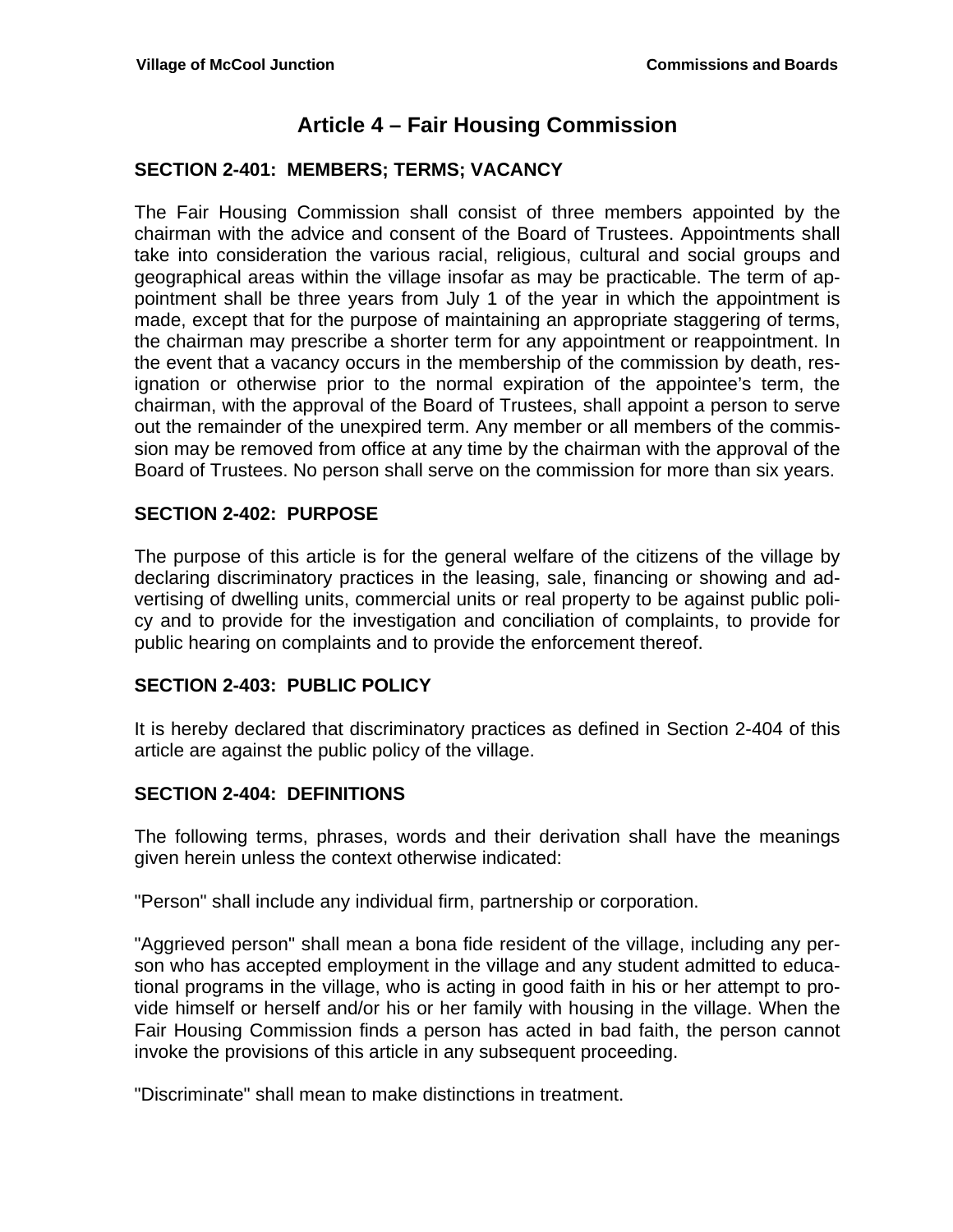#### **SECTION 2-405: DISCRIMINATORY PRACTICES DEFINED**

It shall be a discriminatory practice:

 A. For any person having the right, responsibility or authority to sell, rent, lease, assign or sublease any dwelling unit, commercial unit or real property or any part of portion thereof or interest therein to refuse to sell, rent, lease, assign or sublease any dwelling unit, commercial unit, real property or part or portions thereof or interest therein to any person because of the race, color, creed, religion, sex, or national origin of said person.

 B. For any person having the right, responsibility or authority to sell, rent, lease, assign or sublease any dwelling unit, commercial unit or real property or any part or portion thereof or interest therein to impose upon any person because of the race, color, creed, religion, sex, or national origin or such person unusual, extraordinarily onerous terms, conditions, or privileges in the sale, rental, leasing, assignment or subleasing of any dwelling unit, commercial unit or real property or any part or portion thereof or interest therein.

 C. For any person, having the right, responsibility or authority to sell, rent, lease, assign or sublease any dwelling unit, commercial unit or real property or any part or portion thereof or interest therein to directly or indirectly advertise or in any other manner indicate or publicize that the purchase, rental, lease, sublease or assignment, listing, showing or the lending of funds in connection with any dwelling unit, commercial unit, real property or any part or portion thereof or interest therein by persons of any particular race, color, creed, religion, sex or national origin is unwelcome, objectionable, not acceptable or not solicited.

 D. For any person engaged in lending money, guaranteeing loans, accepting mortgages or otherwise making available funds for the purchase, acquisition, construction, rehabilitation, repair or maintenance of any dwelling unit, commercial unit, or real property or any part or portion thereof or interest therein to discriminate because of race, color, creed, religion, sex, or national origin of any person applying for loans or guarantees of mortgages in lending money, guaranteeing loans, guarantees of mortgages or otherwise making available funds for the purchase, acquisition, construction, rehabilitation, repair or maintenance of any dwelling unit, commercial unit, or real property or any part or portion thereof or interest therein or to place unusual, extraordinary, onerous rates of interest, terms or conditions on the lending of said money, the guaranteeing of said loans, acceptance of said mortgages or the availability of such funds.

 E. For any person to discriminate in furnishing any facilities or services to any dwelling unit, commercial unit, real property or part or portion thereof because of the race, color, creed, religion, sex, or national origin of any person making application for such facilities or services.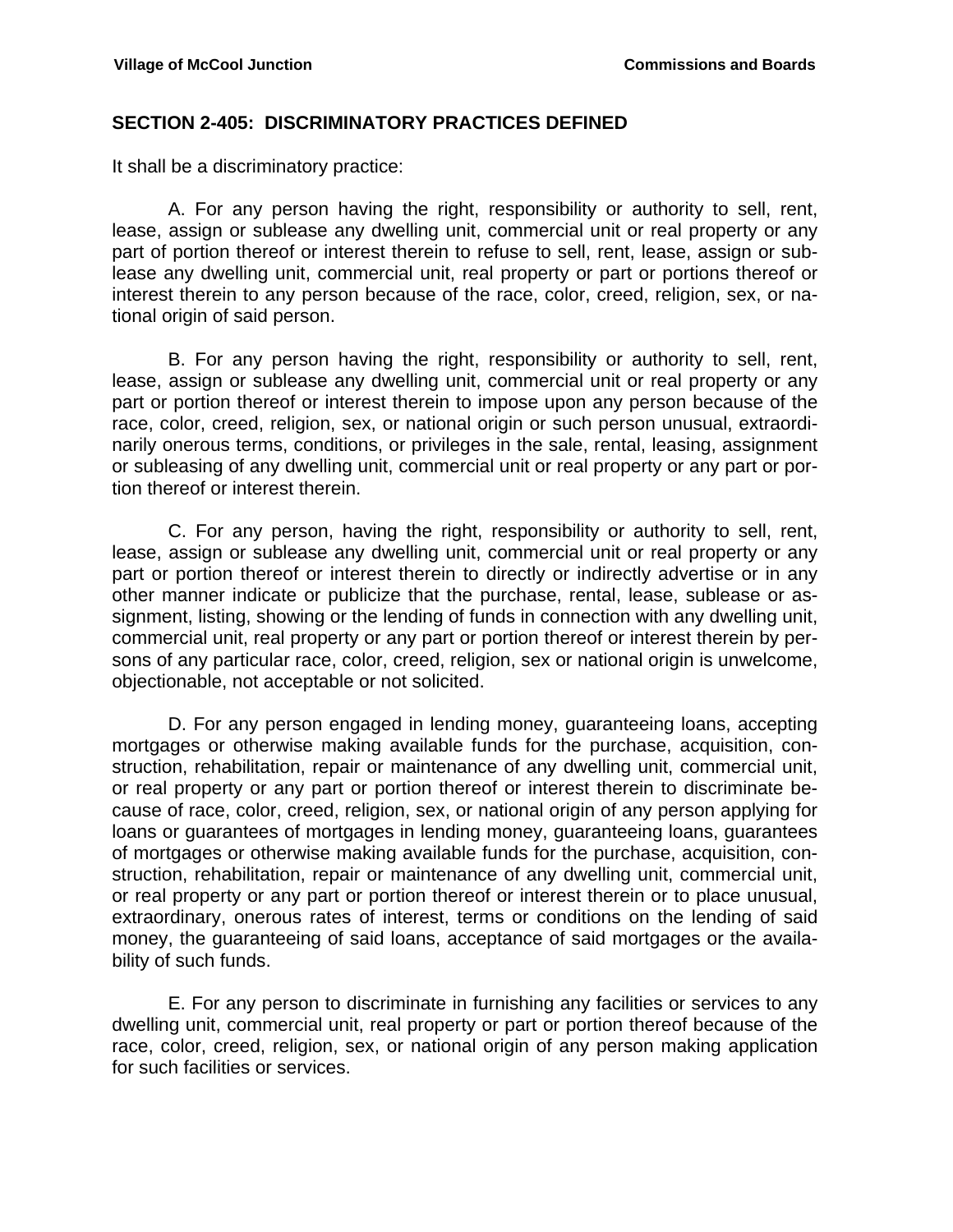F. For any person in the real estate business in any capacity whatsoever to discriminate in the selling, renting, leasing, assigning or subleasing of any dwelling unit, commercial unit, real property or any part or portion thereof or interest therein to any person because of race, color, creed, religion, sex, or national origin of such person or to represent for the reason of race, color, creed, religion, sex, or national origin of any person that any dwelling unit, commercial unit, real property or any part or portion thereof or interest therein is not available for inspection, sale or rental when such dwelling is in fact so available.

 G. For any person to include in any sale, rental, lease, assignment or sublease of any dwelling unit, commercial unit, or real property or any part or portion thereof or interest therein, as a condition of said transaction, that the purchaser, renter, tenant, occupant or assignee agree not to sell, rent, lease, assign or sublease the said dwelling unit, commercial unit or real property or part or portion thereof or interest therein to any person because of race, color, creed, religion, sex, or national origin of such person.

 H. For any person to discriminate against another person in any of the rights protected under the provisions of this article because such person complies with the provisions of this article or has opposed any practice forbidden under this act, or has filed a complaint, testified, or assisted in any proceeding under this article.

 I. For any person to aid, abet, incite, compel, coerce, cooperate or participate in the doing of any act declared to be a discriminatory practice under the provisions of this article or to obstruct or prevent compliance with the provisions of this article or any proceedings with the Fair Housing Commission pursuant to this article or to attempt directly or indirectly to commit any act declared by this article to be a discriminatory practice.

 J. The provisions of this article and particularly Section 2-404 shall not apply to the following:

- 1. Any bona fide religious institution with respect to any qualifications it may impose based upon religion, when such qualifications are related to a bona fide religious purpose.
- 2. A rental or leasing of a housing accommodation in a building which contains housing accommodations for not more than two families living independently of each other, if the owner or member of his or her family resides in one of such housing units.
- 3. The rental or leasing to less than seven persons within a single housing accommodation by the occupant or owner of such housing accommodations if he or she or members of his or her family resides therein.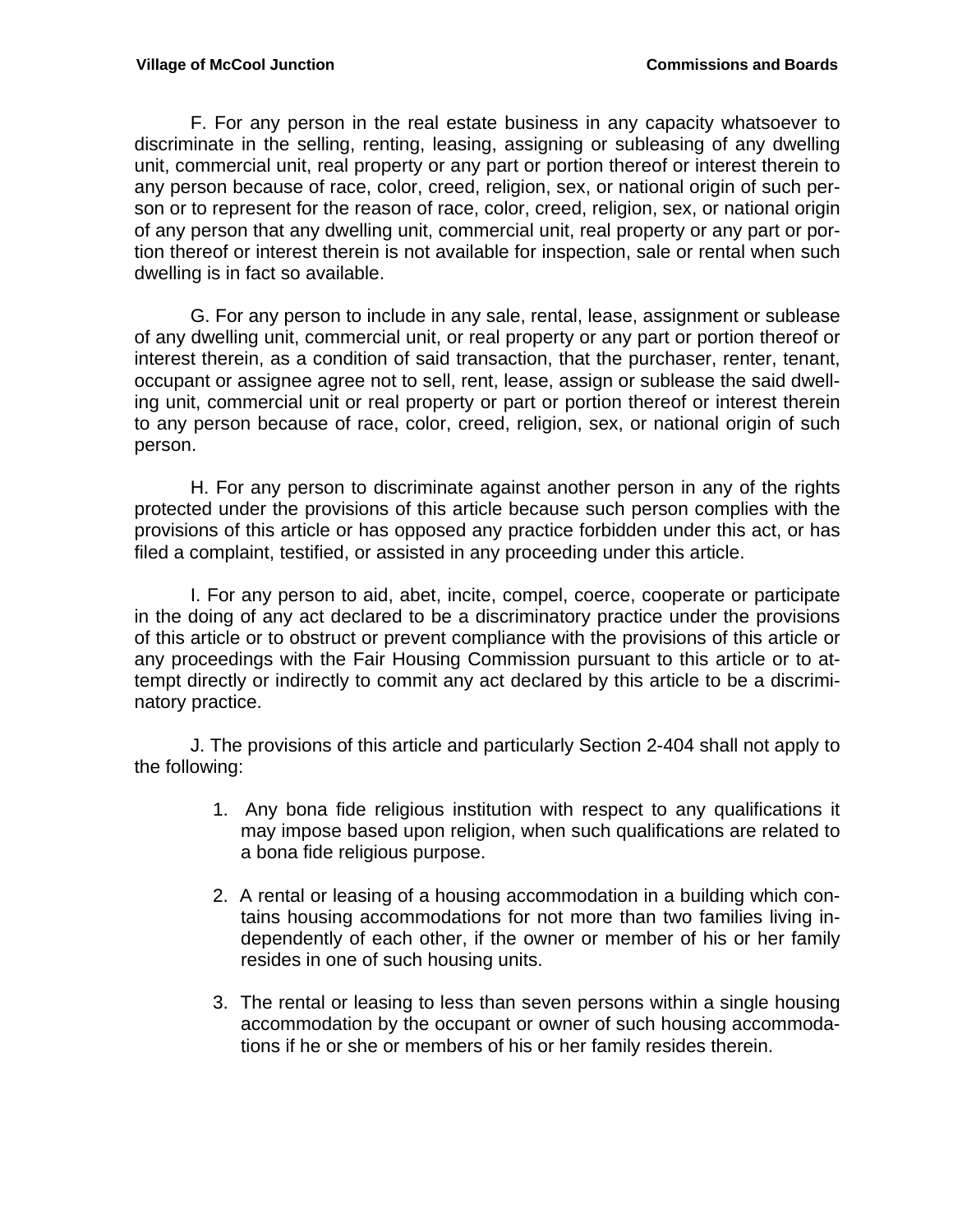#### **SECTION 2-406: PROCEDURE**

In order to insure that the rights of all parties will be adequately protected, the following procedures have been formulated for the filing, investigating and hearing of complaints involving discrimination. Such procedures are designed to insure all parties concerned an adequate and fair opportunity to present their cases.

 A. *Complaints*. In the event any person is alleged to have committed an act of discrimination, any aggrieved person may file a sworn complaint in writing with the secretary of the Fair Housing Commission. Said complaint shall set out the name or names of the person or persons alleged to have committed the act of discrimination, the statement of the act and the time and place of the commission of the act.

 B. *Investigation and Conciliation*. The Fair Housing Commission, sitting in executive session, shall consider each such complaint. In each instance where a twothirds majority of the commission is of the opinion that an act of discrimination under the provisions of this article may have been committed, it shall appoint a committee of one or more members of the commission to call upon the person alleged to have committed the act of discrimination (hereinafter referred to as "respondent") and attempt to determine whether or not such an act has in fact been committed, to effect conciliation between the parties in the event a discriminatory act has been committed and to obtain commitments designed to prevent recurrence of the matter complained of. In the event that the committee is successful in effecting conciliation between the parties or becomes convinced that no discriminatory act was committed, the complaint and all proceedings by the commission and the committee shall be and remain confidential; and any disclosure thereof, except as hereinafter authorized by the secretary or any member of the commission, shall be grounds for removal from office. The commission may, however, publish results of its work in an official report, omitting the names of the parties and any factual items which would identify the parties.

 C. *Waiting Period*. Before a public hearing is held under paragraph (D) below, a 30-day period of time shall pass in an attempt to effect reconciliation.

 D. *Public Hearing*. In the event the respondent refuses to meet with the committee selected by the Fair Housing Commission or conciliation and the obtaining of commitments against recurrence fails, the committee shall so report the matter to the commission, at which time the chairman may fix a time and place for public hearing on the complaint. The commission shall serve upon the respondent a written statement of the charges made in the complaint and a written notice of the time and place of the hearing, which shall be held not less than 20 days after service of the statement of charges. The respondent shall have the right to file an answer to the statement of charges, to appear at the hearing in person or to be represented by an attorney and to examine and cross-examine witnesses. The hearing shall not be conducted following the strict rules of evidence prevailing in courts of law except that the respondent shall have the right to confront any and all witnesses against him or her and the right to refuse to testify against himself or herself. All testimony taken at the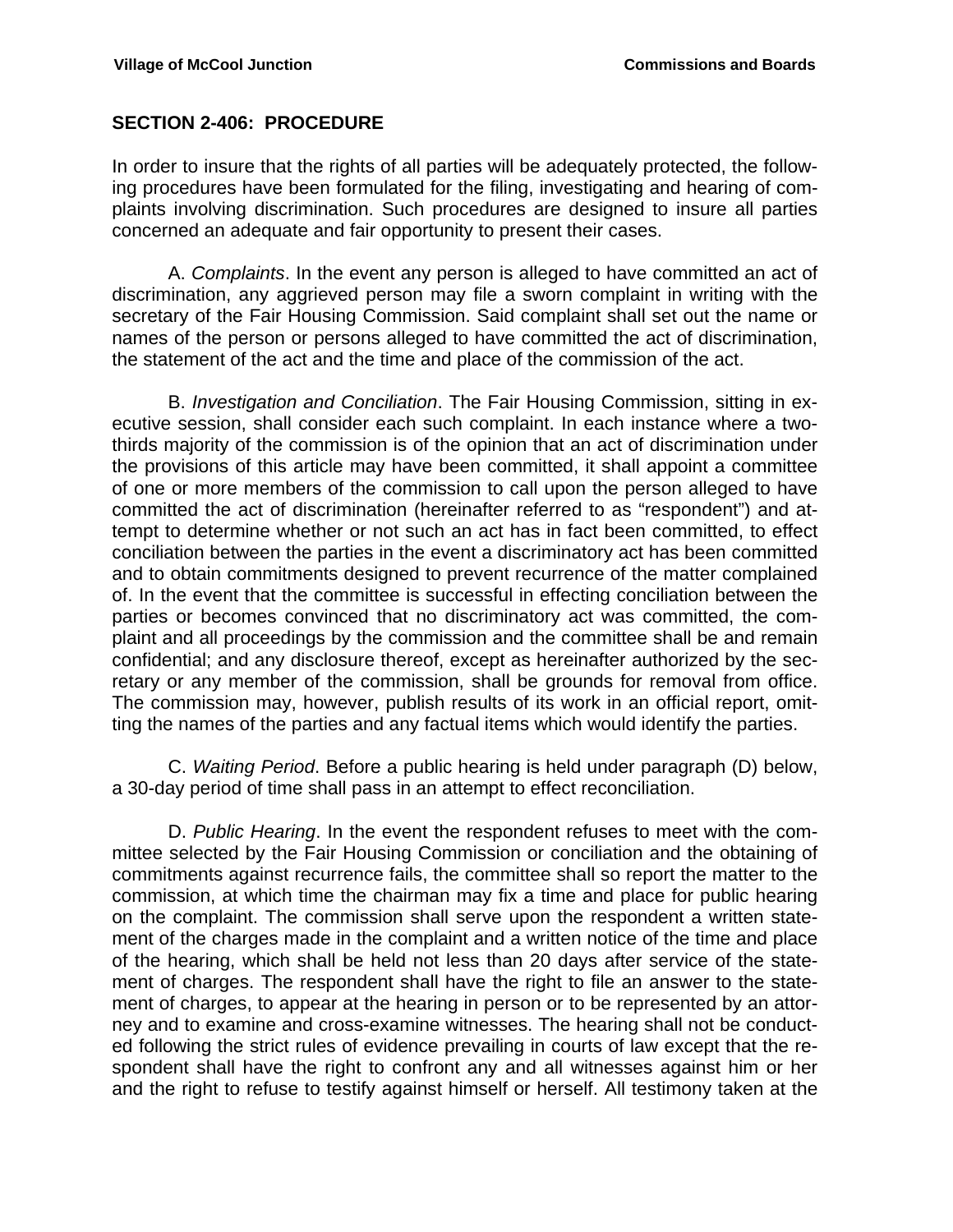hearing shall be under oath. If the commission finds that the respondent has committed an act of discrimination, it shall set forth its findings of fact and shall issue and cause to be served upon the respondent such orders as it deems just and equitable.

 E. *Enforcement*. In the event the respondent fails to comply with an order issued by the commission, it shall certify the matter to the Board of Trustees for appropriate action, including enforcement proceedings in the District Court.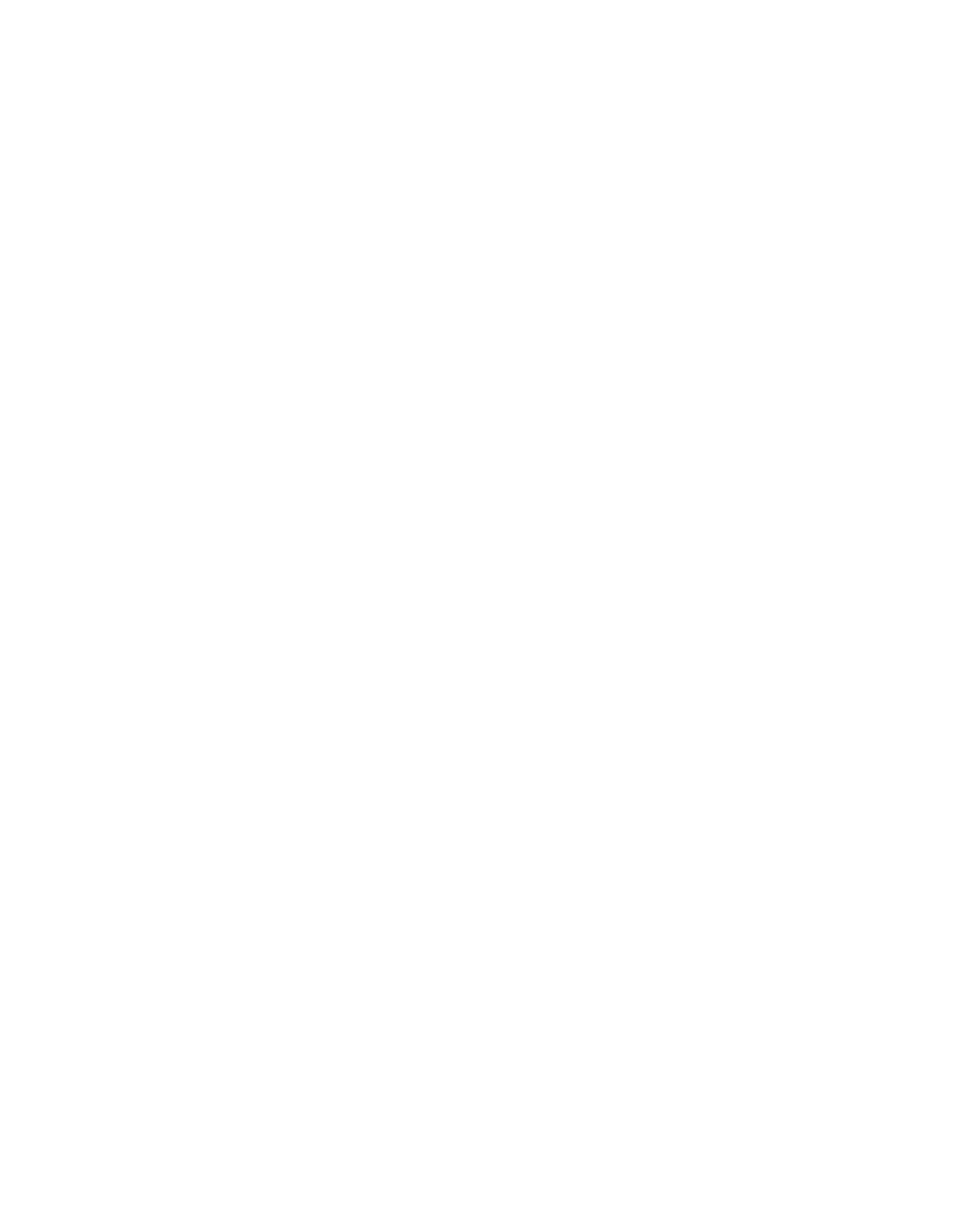## **Article 5 – Planning Commission**

### **SECTION 2-501: MEMBERS; TERMS; REMOVAL; VACANCIES**

The Planning Commission shall consist of five members who shall represent, insofar as possible, different professions or occupations in the village and shall be appointed by the chairman by and with the approval of three-fourths of the Board of Trustees. All members of the commission shall serve as such without compensation and shall hold no other municipal office. The term of each member shall be three years. All members shall hold office until their successors are appointed. All members may, after a public hearing before the Board of Trustees, be removed by the chairman, by and with the consent of a three-fourths vote of the board members for inefficiency, neglect of duty or malfeasance in office or other good and sufficient cause. Vacancies occurring otherwise than through the expiration of term shall be filled for the unexpired term by the chairman.

### **SECTION 2-502: ORGANIZATION; MEETINGS; RULES; RECORDS**

The commission shall elect its chairman from its members and create and fill such other of its offices as it may determine. The terms of other offices created by the commission shall be one year and each person elected to such office or offices shall be eligible for reelection. The commission shall hold at least one regular meeting quarterly or as needed. It shall adopt rules for transaction of business and shall keep a record of its resolutions, transactions, findings and determinations, which shall be a public record.

#### **SECTION 2-503: FUNDS; LIMIT ON EXPENDITURES**

The Board of Trustees may provide the funds, equipment and accommodations necessary for the work of the commission but its expenditures, exclusive of gifts, shall be within the amounts appropriated for that purpose by the Village Board; and no expenditures nor agreements for expenditures shall be valid in excess of such amounts.

#### **SECTION 2-504: POWERS AND DUTIES**

A. It shall be the function and duty of the commission:

- 1. To make and adopt plans for the physical development of the village, including any areas outside the boundaries of said village which, in the commission's judgment, bear relation to the planning of said village, including a comprehensive development plan.
- 2. To prepare and adopt such implemental means as a capital improvement program, subdivision regulations, building codes, and zoning ordinance in cooperation with other interested municipal departments.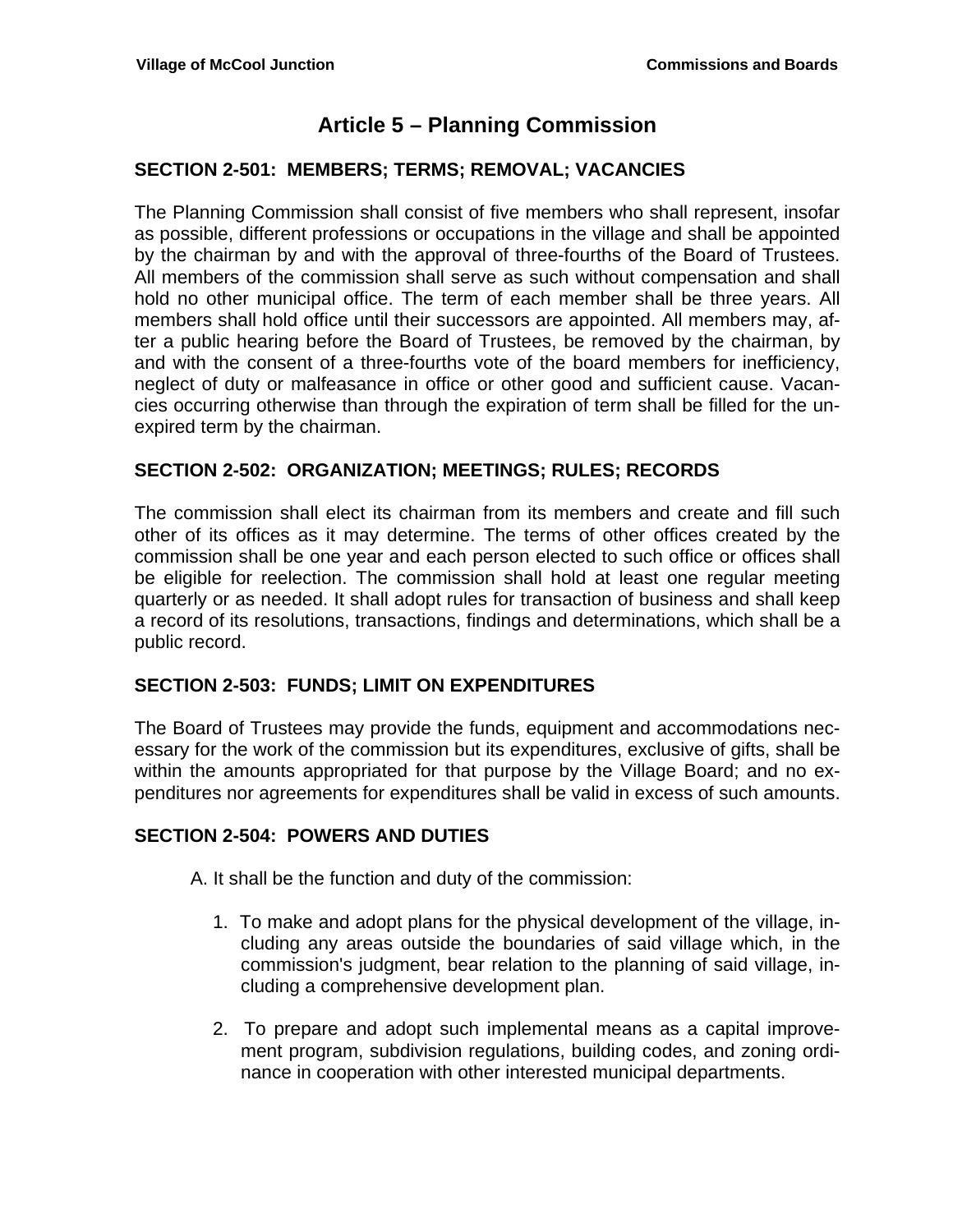- 3. To consult and advise with public officials and agencies, public utilities, civic organizations, educational institutions, and citizens with relation to the promulgation and implementation of the comprehensive development plan and its implemental programs. The commission shall have the power to delegate authority to any such group to conduct studies and make surveys; make preliminary reports on its findings; and hold public hearings before submitting its final reports.
- B. The commission may:
	- 1. With the consent of the Board of Trustees, in its own name make and enter into contracts with public or private bodies.
	- 2. Receive contributions, bequests, gifts, or grant funds from public or private sources.
	- 3. Expend the funds appropriated to it by the Board of Trustees.
	- 4. Employ agents and employees.
	- 5. Acquire, hold and dispose of property.
	- 6. On its own authority make arrangements consistent with its programs.
	- 7. Conduct or sponsor special studies or planning work for any public body or appropriate agency and receive grants, remuneration or reimbursement for such studies or work.
	- 8. Summon witnesses, administer oaths and compel the giving of testimony at its public hearings.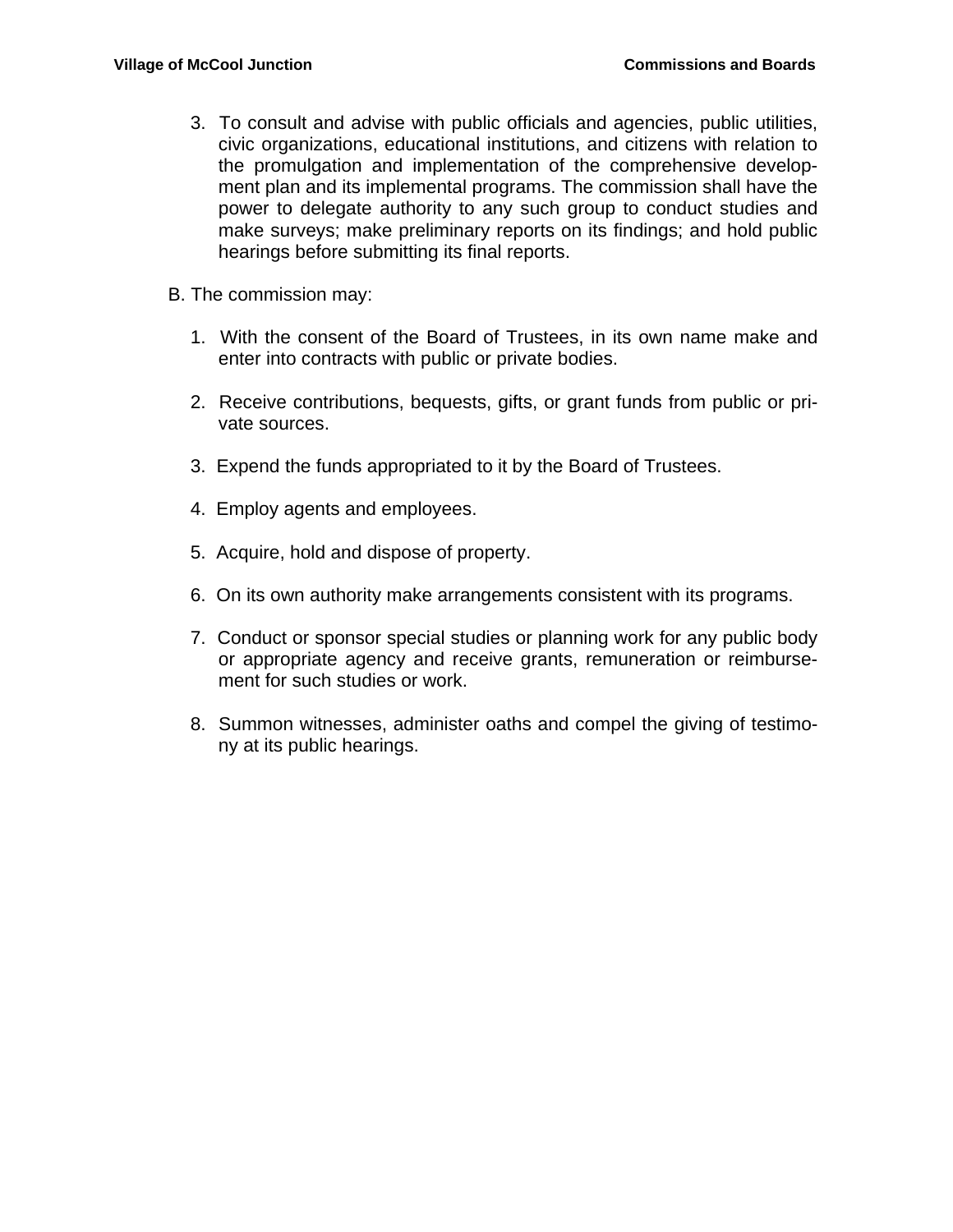## **Article 6 – Board of Adjustment**

#### **SECTION 2-601: MEMBERS**

The Village Board shall appoint a Board of Zoning Adjustment which shall consist of five regular members, plus one additional member designated as an alternate who shall attend and serve only when one of the regular members is unable to attend for any reason. Each member shall be appointed for a term of three years, removable for cause by the Village Board upon written charges and after public hearings. Vacancies shall be filled for the unexpired term of any member whose term becomes vacant. One member only of the Board of Adjustment shall be appointed from the membership of the Planning Commission, and the loss of membership on the Planning Commission by such member shall also result in his or her immediate loss of membership on the Board of Adjustment and the appointment of another Planning Commission member to the Board of Adjustment. (Neb. Rev. Stat. §19-908)

#### **SECTION 2-602: VACANCY**

After September 9, 1995, the first vacancy occurring on the Board of Adjustment shall be filled by the appointment of a person who resides in the extraterritorial zoning jurisdiction of the village at such time as more than 200 persons reside within such area. Thereafter, at all times, at least one member of the Board of Adjustment shall reside outside of the corporate boundaries of the village but within its extraterritorial zoning jurisdiction. (Neb. Rev. Stat. §19-908)

#### **SECTION 2-603: OFFICERS; MEETINGS**

The board shall organize itself and shall elect one of its members as chairman, another as vice-chairman, who shall act as chairman in the chairman's absence, and a secretary who may be an officer or an employee of the village. The chairman, or in his or her absence the acting chairman, may administer oaths and compel the attendance of witnesses. Meetings of the board shall be held at the call of the chairman and at such other times as the board may determine. All meetings of the board shall be open to the public. (Neb. Rev. Stat. §19-908)

#### **SECTION 2-604: RECORDS; RULES**

The board shall keep minutes of its proceedings, showing the vote of each member upon each question or, if absent or failing to vote, indicating such fact, and shall keep records of its examinations and other official actions, all of which shall be immediately filed in the office of the board and shall be a public record. The board shall adopt rules in accordance with the provisions of any ordinance adopted pursuant to Neb. Rev. Stat. §19-901 to 19-914. (Neb. Rev. Stat. §19-908)